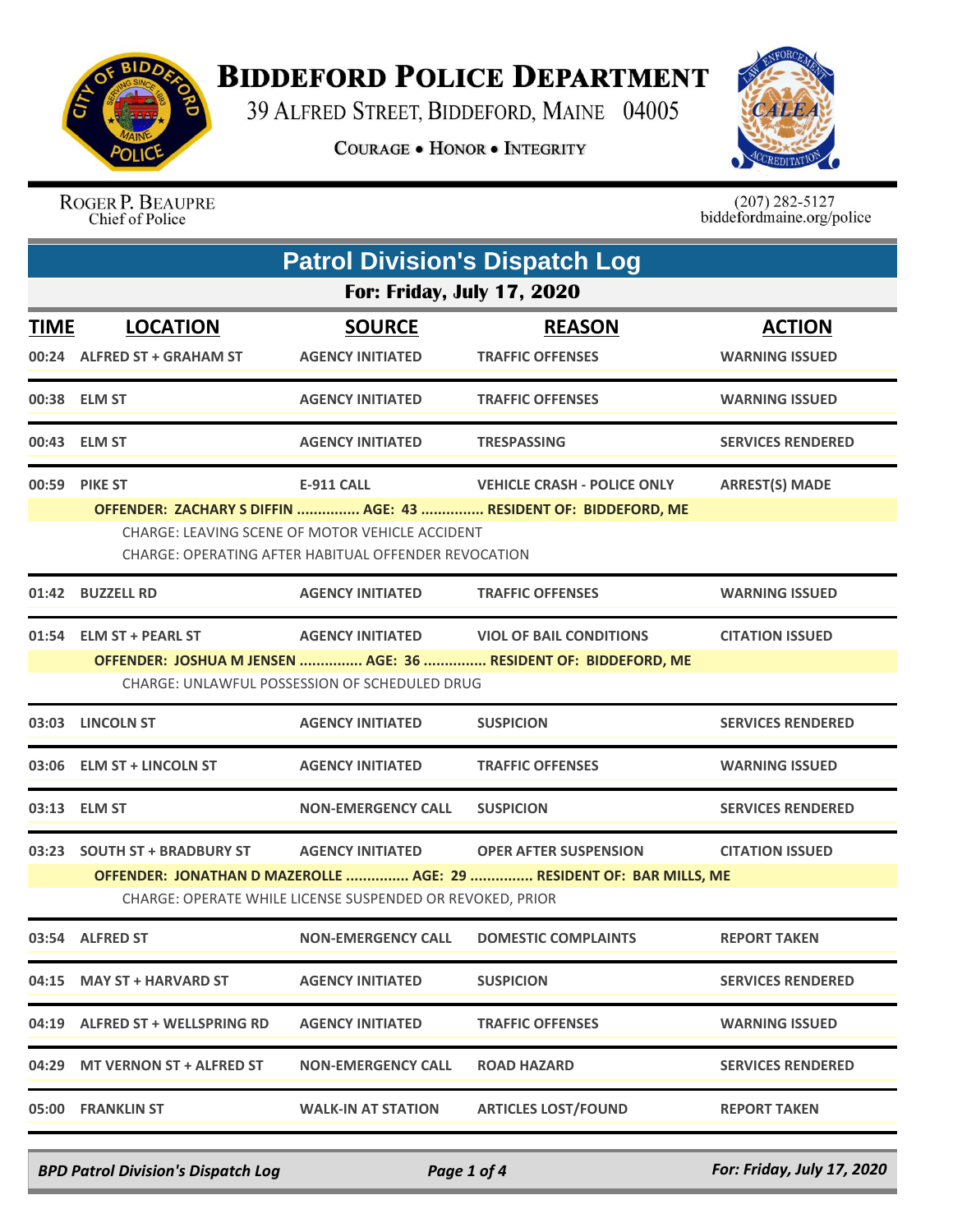| <b>TIME</b> | <b>LOCATION</b>                        | <b>SOURCE</b>                                                                                         | <b>REASON</b>                    | <b>ACTION</b>             |
|-------------|----------------------------------------|-------------------------------------------------------------------------------------------------------|----------------------------------|---------------------------|
|             | 05:30 ELM ST                           | <b>AGENCY INITIATED</b>                                                                               | <b>TRAFFIC OFFENSES</b>          | <b>WARNING ISSUED</b>     |
|             | 05:52 FOSS ST                          | <b>NON-EMERGENCY CALL</b>                                                                             | 911 MISUSE                       | <b>NEGATIVE CONTACT</b>   |
|             | 06:11 ELM ST                           | <b>NON-EMERGENCY CALL</b>                                                                             | <b>DISTURBANCE / NOISE</b>       | <b>WARNING ISSUED</b>     |
|             | 06:16 PEARL ST                         | <b>E-911 CALL</b>                                                                                     | 911 MISUSE                       | <b>DISPATCH HANDLED</b>   |
|             | 07:05 WATER ST                         | <b>RADIO</b>                                                                                          | <b>ARTICLES LOST/FOUND</b>       | <b>REPORT TAKEN</b>       |
|             | 07:05 PARKSIDE DR                      | <b>NON-EMERGENCY CALL</b>                                                                             | <b>BLASTING</b>                  | <b>SERVICES RENDERED</b>  |
|             | 07:36 LAMBERT ST                       | <b>AGENCY INITIATED</b>                                                                               | <b>TRAFFIC OFFENSES</b>          | <b>WARNING ISSUED</b>     |
|             | 08:42 BRADBURY ST                      | <b>NON-EMERGENCY CALL</b>                                                                             | <b>ALL OTHER</b>                 | <b>SERVICES RENDERED</b>  |
|             | 09:26 HIGH ST                          | E-911 CALL                                                                                            | <b>DOMESTIC COMPLAINTS</b>       | <b>ARREST(S) MADE</b>     |
|             | CHARGE: VIOLATING CONDITION OF RELEASE | CHARGE: UNLAWFUL POSSESSION OF SCHEDULED DRUG<br><b>CHARGE: VIOLATING PROTECTION FROM ABUSE ORDER</b> |                                  |                           |
|             | 09:29 OAK ST                           | <b>NON-EMERGENCY CALL</b>                                                                             | <b>DRUG</b>                      | <b>UNFOUNDED</b>          |
|             | 09:48 ALFRED ST                        | <b>WALK-IN AT STATION</b>                                                                             | <b>COURT ORDERED CHECK IN</b>    | <b>SERVICES RENDERED</b>  |
|             | 10:11 ALFRED ST                        | <b>NON-EMERGENCY CALL</b>                                                                             | <b>COURT ORDERED CHECK IN</b>    | <b>CALL TRANSFERRED</b>   |
|             | 10:38 PIKE ST                          | <b>NON-EMERGENCY CALL</b>                                                                             | <b>SUSPICION</b>                 | <b>GONE ON ARRIVAL</b>    |
|             | 10:59 BACON ST                         | <b>E-911 CALL</b>                                                                                     | 911 MISUSE                       | <b>DISPATCH HANDLED</b>   |
|             | <b>11:05 MAIN ST</b>                   | <b>NON-EMERGENCY CALL</b>                                                                             | <b>CHECK WELFARE</b>             | <b>SERVICES RENDERED</b>  |
|             | 11:18 HEALTHCARE DR                    | <b>NON-EMERGENCY CALL</b>                                                                             | <b>SUSPICION</b>                 | <b>SERVICES RENDERED</b>  |
|             | 11:39 WILLIAMS CT                      | <b>WALK-IN AT STATION</b>                                                                             | <b>HARASSMENT</b>                | <b>SERVICES RENDERED</b>  |
|             | 11:41 ALFRED ST                        | <b>NON-EMERGENCY CALL</b>                                                                             | <b>ARTICLES LOST/FOUND</b>       | <b>REPORT TAKEN</b>       |
|             | <b>12:03 MAIN ST</b>                   | <b>NON-EMERGENCY CALL</b>                                                                             | <b>CHECK WELFARE</b>             | <b>SERVICES RENDERED</b>  |
|             | 12:04 ALFRED ST                        | <b>WALK-IN AT STATION</b>                                                                             | <b>OFFICER COMPLAINT</b>         | <b>SERVICES RENDERED</b>  |
|             | <b>12:39 MAIN ST</b>                   | <b>NON-EMERGENCY CALL</b>                                                                             | <b>MOTOR VEHICLE THEFT</b>       | <b>NO ACTION REQUIRED</b> |
|             | 12:45 ALFRED ST                        | <b>OTHER</b>                                                                                          | <b>SEX OFFENDER REGISTRATION</b> | <b>REPORT TAKEN</b>       |
|             | 13:07 ALFRED ST                        | <b>RADIO</b>                                                                                          | <b>ARTICLES LOST/FOUND</b>       | <b>SERVICES RENDERED</b>  |

*BPD Patrol Division's Dispatch Log Page 2 of 4 For: Friday, July 17, 2020*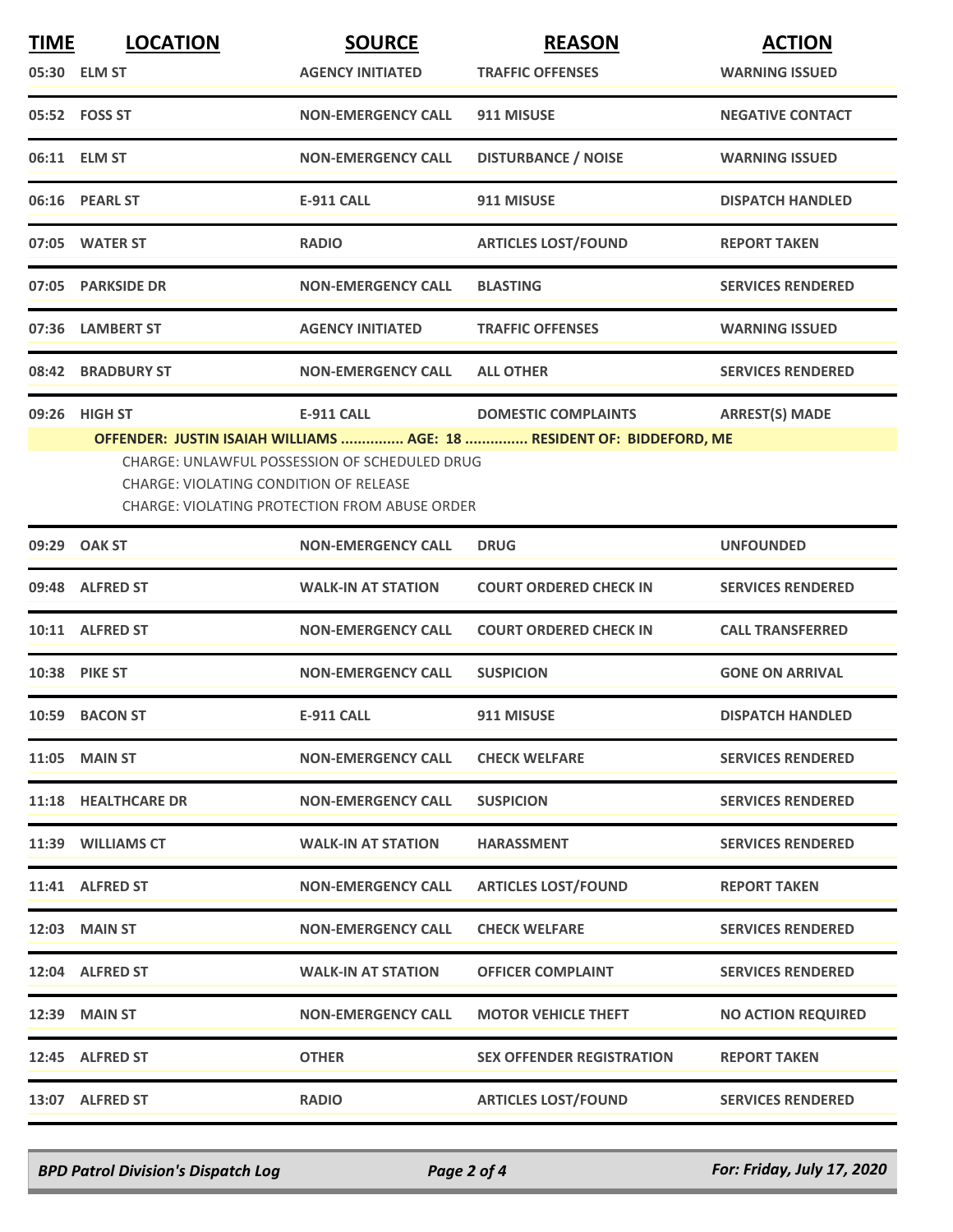| <b>TIME</b> | <b>LOCATION</b>                               | <b>SOURCE</b>              | <b>REASON</b>                                                         | <b>ACTION</b>             |  |  |
|-------------|-----------------------------------------------|----------------------------|-----------------------------------------------------------------------|---------------------------|--|--|
|             | $14:10$ ELM ST + MAIN ST                      | <b>NON-EMERGENCY CALL</b>  | <b>SUSPICION</b>                                                      | <b>NO VIOLATION</b>       |  |  |
|             | 14:22 MAIN ST                                 | <b>NON-EMERGENCY CALL</b>  | <b>CHECK WELFARE</b>                                                  | <b>NEGATIVE CONTACT</b>   |  |  |
|             | 14:30 ALFRED ST                               | <b>RADIO</b>               | <b>PAPERWORK</b>                                                      | <b>PAPERWORK SERVED</b>   |  |  |
|             | <b>14:48 MAIN ST</b>                          | <b>WALK-IN AT STATION</b>  | <b>DOMESTIC COMPLAINTS</b>                                            | <b>REPORT TAKEN</b>       |  |  |
|             | 14:58 NEWTOWN RD                              | <b>NON-EMERGENCY CALL</b>  | <b>ANIMAL COMPLAINT</b>                                               | <b>GONE ON ARRIVAL</b>    |  |  |
|             | 15:13 ALFRED ST                               | <b>NON-EMERGENCY CALL</b>  | <b>ALL OTHER</b>                                                      | <b>SERVICES RENDERED</b>  |  |  |
|             | 15:16 ALFRED ST                               | <b>AGENCY INITIATED</b>    | <b>PHONE CONFERENCE</b>                                               | <b>SERVICES RENDERED</b>  |  |  |
|             | 15:26 ELM ST + CUTTS ST                       | <b>E-911 CALL</b>          | <b>CHECK WELFARE</b>                                                  | <b>SERVICES RENDERED</b>  |  |  |
|             | <b>15:42 HARRISON AVE</b>                     | <b>NON-EMERGENCY CALL</b>  | <b>DRUG</b>                                                           | <b>SERVICES RENDERED</b>  |  |  |
|             | 15:45 CHADWICK PL + ELM ST                    | <b>AGENCY INITIATED</b>    | <b>ALL OTHER</b>                                                      | <b>NO ACTION REQUIRED</b> |  |  |
|             | 15:49 MAY ST                                  | <b>NON-EMERGENCY CALL</b>  | <b>MENTAL ILLNESS CASES</b>                                           | <b>SERVICES RENDERED</b>  |  |  |
|             | <b>16:02 GRANITE ST</b>                       | <b>E-911 CALL</b>          | 911 MISUSE                                                            | <b>DISPATCH HANDLED</b>   |  |  |
|             | 16:03 ALFRED ST + MARINER WAY                 | <b>AGENCY INITIATED</b>    | <b>TRAFFIC OFFENSES</b>                                               | <b>WARNING ISSUED</b>     |  |  |
|             | 16:33 POOL ST                                 | <b>E-911 CALL</b>          | <b>DRUNKENNESS</b>                                                    | <b>UNFOUNDED</b>          |  |  |
|             | 16:33 VINE ST                                 | NON-EMERGENCY CALL ASSAULT |                                                                       | <b>CITATION ISSUED</b>    |  |  |
|             | <b>CHARGE: ASSAULT</b>                        |                            | OFFENDER: DONALD E HOLLAND  AGE: 71  RESIDENT OF: BIDDEFORD, ME       |                           |  |  |
|             | 16:35 ALFRED ST                               | E-911 CALL                 | 911 MISUSE                                                            | <b>NO ACTION REQUIRED</b> |  |  |
|             | 16:46 GEORGE ST                               | E-911 CALL                 | <b>SUSPICION</b>                                                      | <b>SERVICES RENDERED</b>  |  |  |
|             | 16:59 BACON ST                                | <b>E-911 CALL</b>          | <b>VIOL PROTECTION FROM ABUSE</b>                                     | <b>REPORT TAKEN</b>       |  |  |
|             | 17:03 MAIN ST                                 | <b>WALK-IN AT STATION</b>  | <b>PAPERWORK</b>                                                      | <b>SERVICES RENDERED</b>  |  |  |
|             | 17:23 CENTER ST                               | <b>WALK-IN AT STATION</b>  | <b>BURGLARY OF A MOTOR VEHICLE</b>                                    | <b>REPORT TAKEN</b>       |  |  |
|             | 17:31 SHOPS WAY                               | E-911 CALL                 | 911 MISUSE                                                            | <b>DISPATCH HANDLED</b>   |  |  |
|             | 17:48 ALFRED ST                               | <b>WALK-IN AT STATION</b>  | <b>THEFT</b>                                                          | <b>UNFOUNDED</b>          |  |  |
|             | 17:48 MAIN ST                                 | <b>NON-EMERGENCY CALL</b>  | <b>CHECK WELFARE</b>                                                  | <b>SERVICES RENDERED</b>  |  |  |
|             |                                               |                            | OFFENDER: ANTHONY SCOTT LAPOINTE  AGE: 24  RESIDENT OF: BIDDEFORD, ME |                           |  |  |
|             | CHARGE: UNLAWFUL POSSESSION OF SCHEDULED DRUG |                            |                                                                       |                           |  |  |

*BPD Patrol Division's Dispatch Log Page 3 of 4 For: Friday, July 17, 2020*